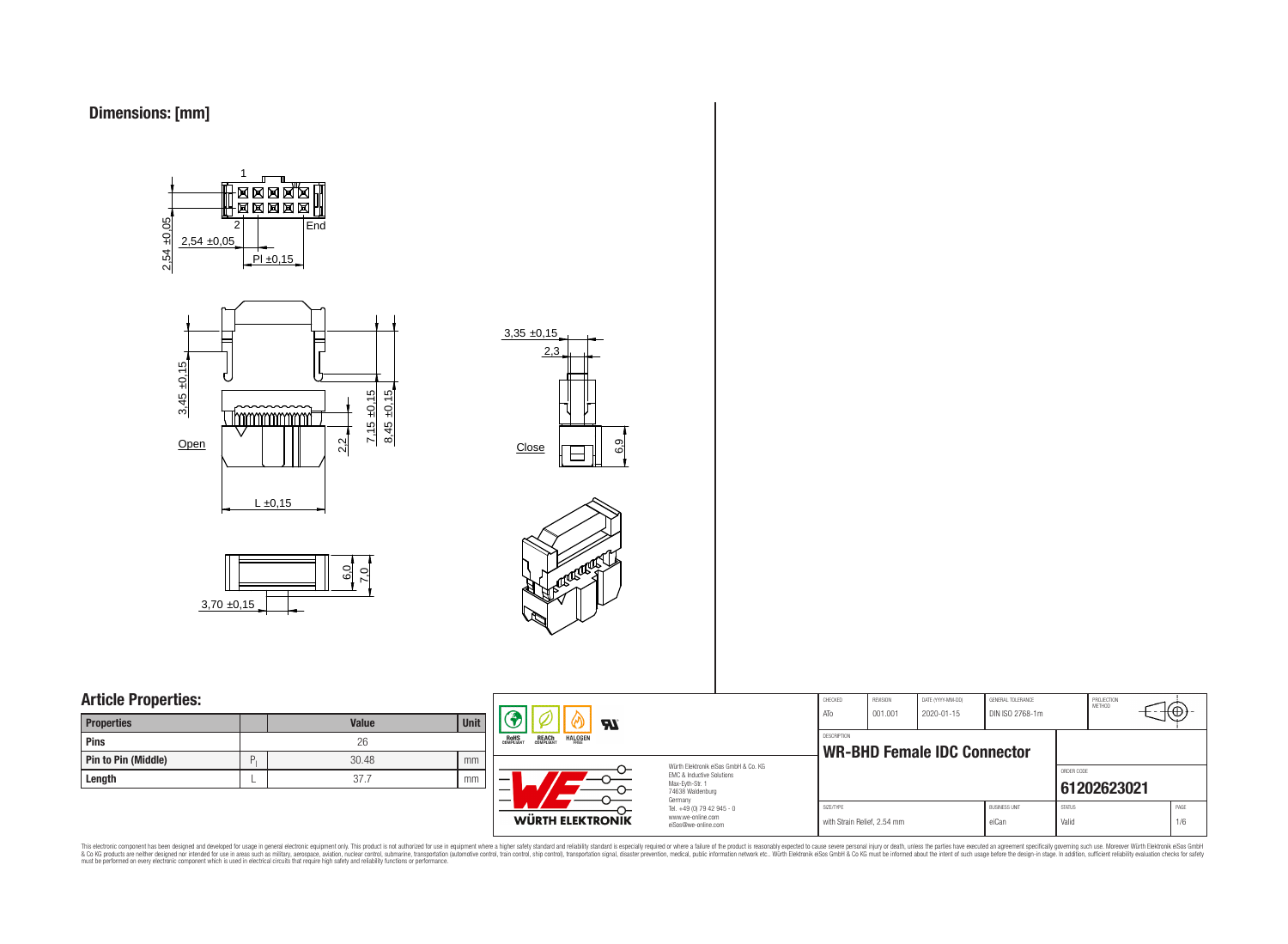# **Kind Properties:**

| <b>Properties</b> | <b>Value</b>      | <b>Unit</b> |
|-------------------|-------------------|-------------|
| <b>Pitch</b>      | 2.54              | mm          |
| <b>Durability</b> | 500 Mating cycles |             |

# **Material Properties:**

| <b>Insulator Material</b>            | PBT                 |
|--------------------------------------|---------------------|
| <b>Insulator Flammability Rating</b> | $UL94V-0$           |
| <b>Insulator Color</b>               | <b>Black</b>        |
| <b>Contact Material</b>              | <b>Copper Alloy</b> |
| <b>Contact Plating</b>               | Selective Gold      |
| <b>Contact Type</b>                  | Stamped             |

## **General Information:**

|--|

# **Electrical Properties:**

| <b>Properties</b>            |           | <b>Test conditions</b> | <b>Value</b> | <b>Unit</b> | Tol. |
|------------------------------|-----------|------------------------|--------------|-------------|------|
| <b>Rated Current</b>         | םי        |                        |              | A           | max. |
| <b>Working Voltage</b>       |           |                        | 250          | V(AC)       |      |
| <b>Withstanding Voltage</b>  |           | min                    | 500          | V(AC)       |      |
| <b>Contact Resistance</b>    | R         |                        | 20           | $m\Omega$   | max. |
| <b>Insulation Resistance</b> | $R_{ISO}$ |                        | 1000         | $M\Omega$   | min. |

# **Certification:**

| <b>RoHS Approval</b>  | Compliant [ 2011/65/EU&2015/863 ]     |
|-----------------------|---------------------------------------|
| <b>REACh Approval</b> | Conform or declared [ (EC)1907/2006 ] |
| <b>Halogen Free</b>   | Conform [ JEDEC JS709B ]              |
| UL Approval           | E323964                               |

| Яī                                                  |                                                                                      | CHECKED<br>ATo              | <b>REVISION</b><br>001.001 | DATE (YYYY-MM-DD)<br>2020-01-15    | GENERAL TOLERANCE<br>DIN ISO 2768-1m |               | PROJECTION<br>METHOD |      |
|-----------------------------------------------------|--------------------------------------------------------------------------------------|-----------------------------|----------------------------|------------------------------------|--------------------------------------|---------------|----------------------|------|
| REACH<br>COMPLIANT<br><b>ROHS</b><br><b>HALOGEN</b> |                                                                                      | DESCRIPTION                 |                            | <b>WR-BHD Female IDC Connector</b> |                                      |               |                      |      |
| –                                                   | Würth Elektronik eiSos GmbH & Co. KG<br>FMC & Inductive Solutions<br>Max-Eyth-Str. 1 |                             |                            |                                    |                                      | ORDER CODE    |                      |      |
| 74638 Waldenburg<br>Germany                         |                                                                                      |                             |                            |                                    |                                      |               | 61202623021          |      |
|                                                     | Tel. +49 (0) 79 42 945 - 0<br>www.we-online.com                                      | SIZE/TYPE                   |                            |                                    | <b>BUSINESS UNIT</b>                 | <b>STATUS</b> |                      | PAGE |
| <b>WÜRTH ELEKTRONIK</b>                             | eiSos@we-online.com                                                                  | with Strain Relief, 2.54 mm |                            |                                    | eiCan                                | Valid         |                      | 2/6  |

This electronic component has been designed and developed for usage in general electronic equipment only. This product is not authorized for subserved requipment where a higher selection equipment where a higher selection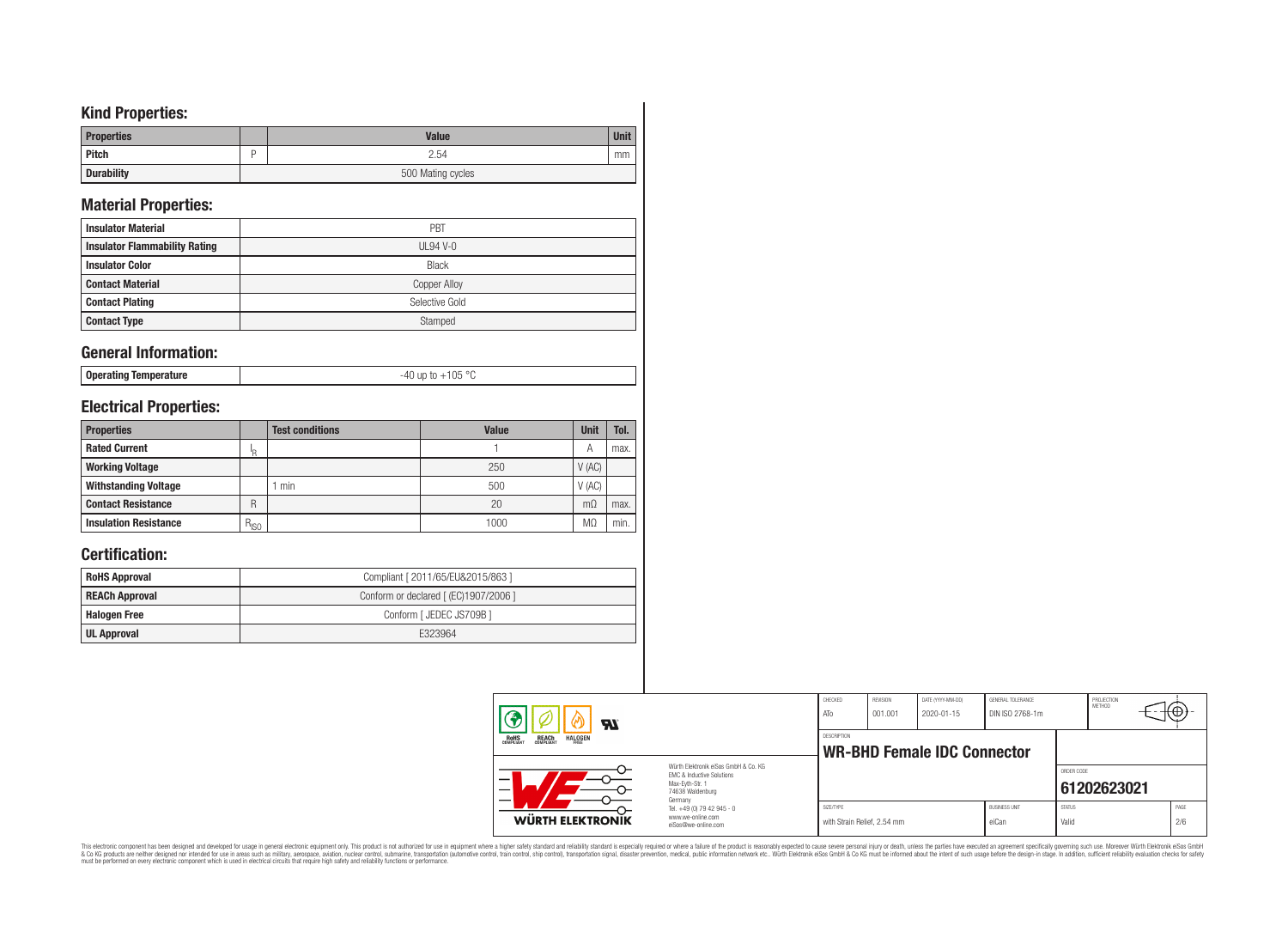



| $L_{\text{TRA}}$ (mm) | $L1_{TRA}$ (mm) | $\mathsf{W}_{\mathsf{TRA}}$ (mm) | 141<br>$\vert$ W1 $_{\rm TRA}$ (mm) | $W2$ <sub>TRA</sub> (mm) | $HTRA$ (mm) | Packaging<br>Unit | Material |
|-----------------------|-----------------|----------------------------------|-------------------------------------|--------------------------|-------------|-------------------|----------|
| 1 tvr                 | I TVD           | . LVD.                           | tyr                                 | typ                      | l tvo       | <b>DCS</b>        |          |
| 310                   | 280             | 17 C I C                         | 224.79                              | 20,44                    |             |                   | Plastic  |



with Strain Relief, 2.54 mm eiCan value of Valid Valid 3/6

This electronic component has been designed and developed for usage in general electronic equipment only. This product is not authorized for subserved requipment where a higher selection equipment where a higher selection

 $\boldsymbol{\mathcal{H}}$ 

**RoHS** 

REACH

HALOGEI

**WÜRTH ELEKTRONIK** 

EMC & Inductive Solutions Max-Eyth-Str. 1 74638 Waldenburg Germany Tel. +49 (0) 79 42 945 - 0 www.we-online.com eiSos@we-online.com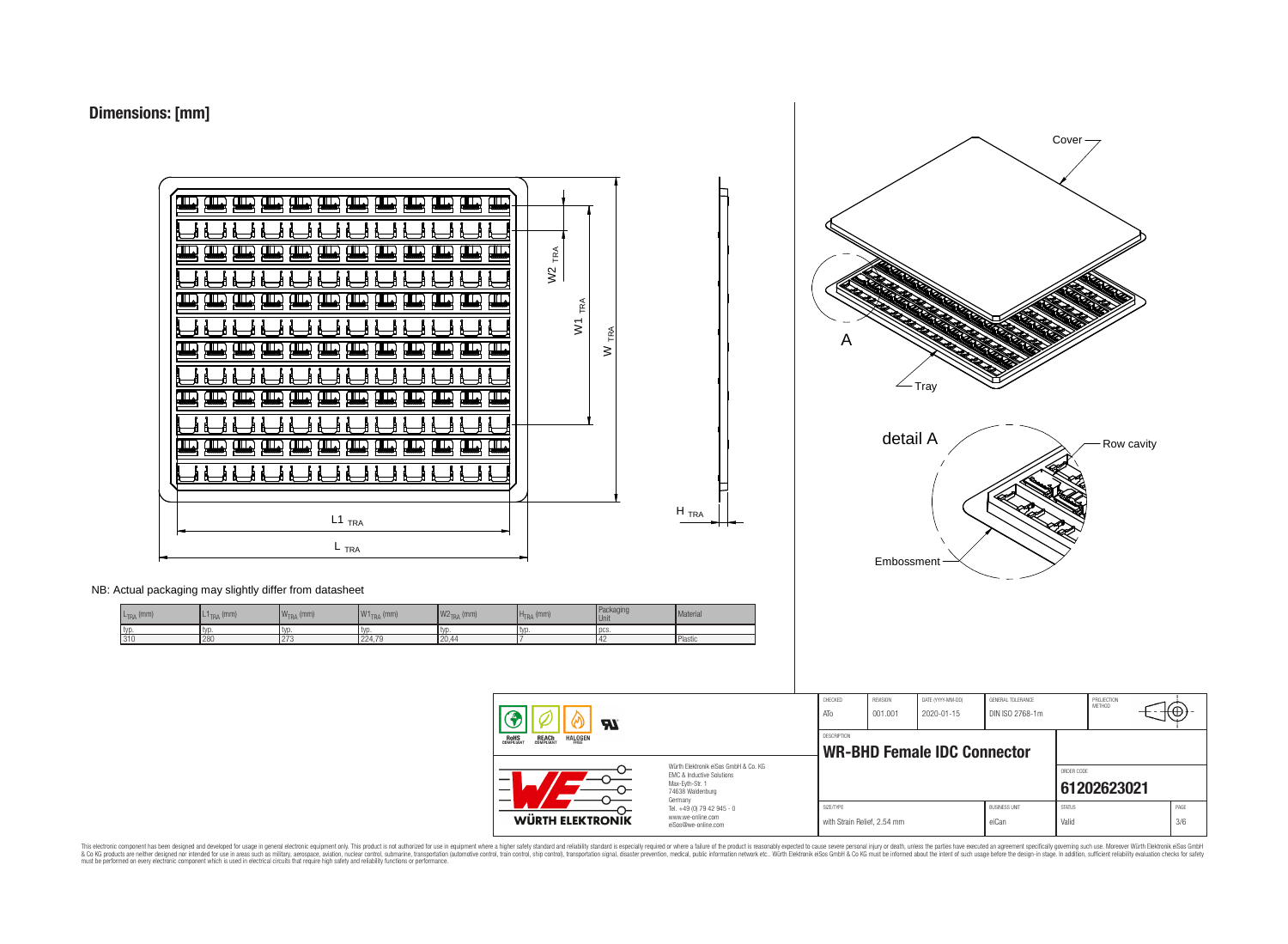

This electronic component has been designed and developed for usage in general electronic equipment only. This product is not authorized for subserved requipment where a higher selection equipment where a higher selection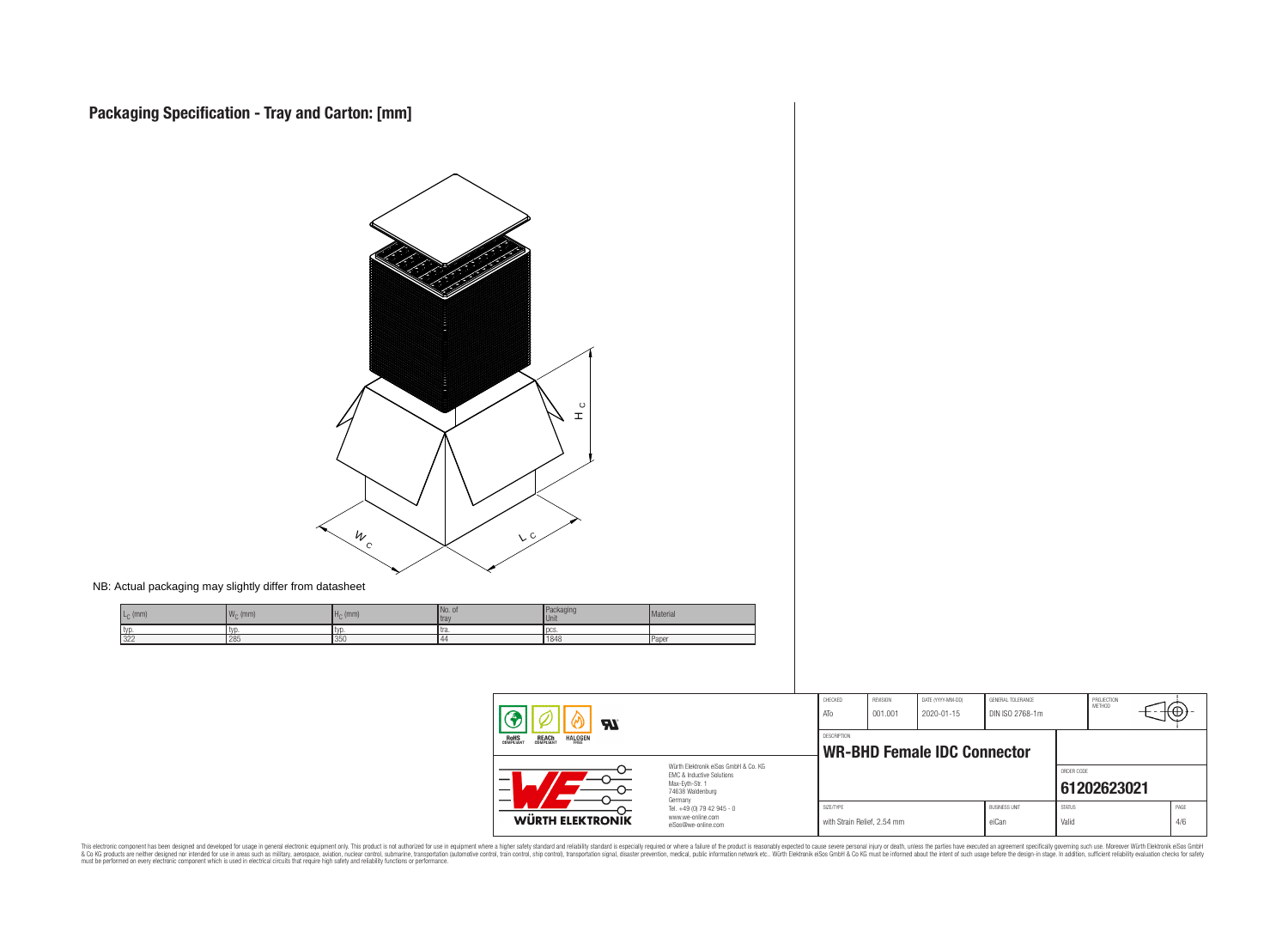## **Cautions and Warnings:**

### **The following conditions apply to all goods within the product series of the Connectors of Würth Elektronik eiSos GmbH & Co. KG:**

#### **General:**

- This mechanical component is designed and manufactured for use in general electronic equipment.
- Würth Elektronik must be asked for written approval (following the PPAP procedure) before incorporating the components into any equipment in fields such as military, aerospace, aviation, nuclear control, submarine, transportation (automotive control, train control, ship control), transportation signal, disaster prevention, medical, public information network, etc. where higher safety and reliability are especially required and/or if there is the possibility of direct damage or human injury.
- Mechanical components that will be used in safety-critical or high-reliability applications, should be pre-evaluated by the customer.
- The mechanical component is designed and manufactured to be used within the datasheet specified values. If the usage and operation conditions specified in the datasheet are not met, the component may be damaged or dissolved.
- Do not drop or impact the components, the component may be damaged.
- Prevent any damage or scratches on the component, especially on the actuator.
- Direct mechanical impact to the product shall be prevented (e.g overlapping of the PCB's).
- Würth Elektronik products are qualified according to international standards, which are listed in each product reliability report. Würth Elektronik does not warrant any customer qualified product characteristics beyond Würth Elektroniks' specifications, for its validity and sustainability over time.
- The responsibility for the applicability of the customer specific products and use in a particular customer design is always within the authority of the customer. All technical specifications for standard products do also apply to customer specific products.
- The mechanical component is designed to be used along with Würth Elektronik counterparts and tools. Würth Elektronik cannot ensure the reliability of these components while being used with other products.

#### **Product Specific:**

#### Soldering:

- The solder profile must comply with the technical product specifications. All other profiles will void the warranty.
- All other soldering methods are at the customers' own risk.

#### Cleaning and Washing:

- Washing agents used during the production to clean the customer application might damage or change the characteristics of the component, body, pins and termination. Washing agents may have a negative effect on the long-term functionality of the product.
- Using a brush during the cleaning process may deform function relevant areas. Therefore, we do not recommend using a brush during the PCB cleaning process.

#### Potting and Coating:

• If the product is potted in the customer application, the potting material might shrink or expand during and after hardening. Shrinking could lead to an incomplete seal, allowing contaminants into the components. Expansion could damage the components. We recommend a manual inspection after potting or coating to avoid these effects.

#### **Storage Conditions:**

- A storage of Würth Elektronik products for longer than 12 months is not recommended. Within other effects, the terminals may suffer degradation, resulting in bad solderability. Therefore, all products shall be used within the period of 12 months based on the day of shipment.
- Do not expose the components to direct sunlight.
- The storage conditions in the original packaging are defined according to DIN EN 61760-2.
- The storage conditions stated in the original packaging apply to the storage time and not to the transportation time of the components.

#### **Handling:**

- Do not repeatedly operate the component with excessive force. It may damage or deform the component resulting in malfunction.
- In the case a product requires particular handling precautions, in addition to the general recommendations mentioned here before, these will appear on the product datasheet.

These cautions and warnings comply with the state of the scientific and technical knowledge and are believed to be accurate and reliable. However, no responsibility is assumed for inaccuracies or incompleteness.

| Яľ                                                                      |                                                                                                                                | CHECKED<br>ATo                           | <b>REVISION</b><br>001.001 | DATE (YYYY-MM-DD)<br>2020-01-15    | GENERAL TOLERANCE<br>DIN ISO 2768-1m |                        | PROJECTION<br><b>METHOD</b> |             |
|-------------------------------------------------------------------------|--------------------------------------------------------------------------------------------------------------------------------|------------------------------------------|----------------------------|------------------------------------|--------------------------------------|------------------------|-----------------------------|-------------|
| <b>ROHS</b><br>COMPLIANT<br><b>HALOGEN</b><br><b>REACH</b><br>COMPLIANT |                                                                                                                                | DESCRIPTION                              |                            | <b>WR-BHD Female IDC Connector</b> |                                      |                        |                             |             |
|                                                                         | Würth Flektronik eiSos GmbH & Co. KG<br><b>EMC &amp; Inductive Solutions</b><br>Max-Evth-Str. 1<br>74638 Waldenburg<br>Germany |                                          |                            |                                    |                                      | ORDER CODE             | 61202623021                 |             |
| WÜRTH ELEKTRONIK                                                        | Tel. +49 (0) 79 42 945 - 0<br>www.we-online.com<br>eiSos@we-online.com                                                         | SIZE/TYPE<br>with Strain Relief, 2.54 mm |                            |                                    | <b>BUSINESS UNIT</b><br>eiCan        | <b>STATUS</b><br>Valid |                             | PAGE<br>5/6 |

This electronic component has been designed and developed for usage in general electronic equipment only. This product is not authorized for use in equipment where a higher safety standard and reliability standard si espec & Ook product a label and the membed of the seasuch as marked and as which such a membed and the such assume that income in the seasuch and the simulation and the such assume that include to the such a membed and the such